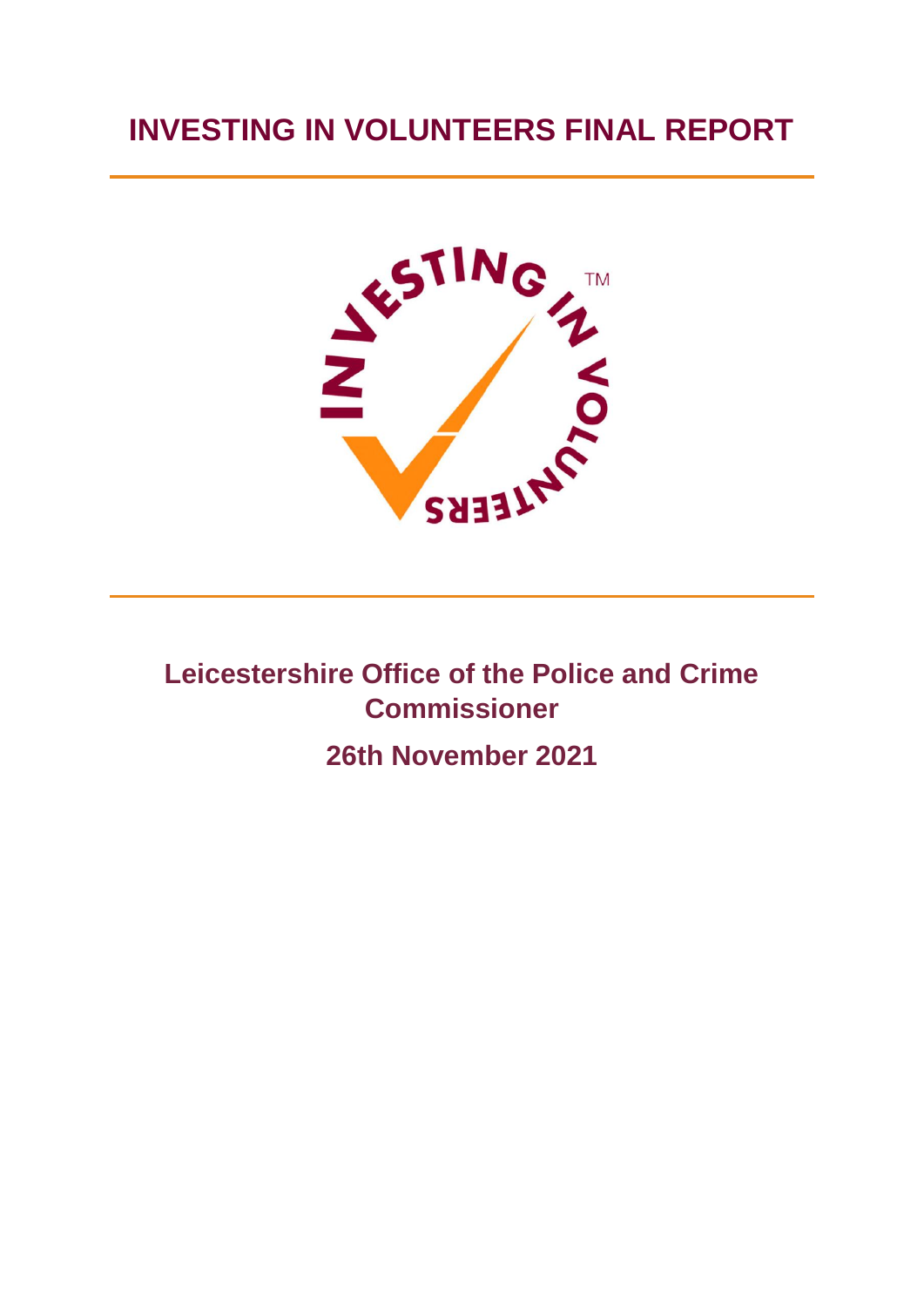# **Contents**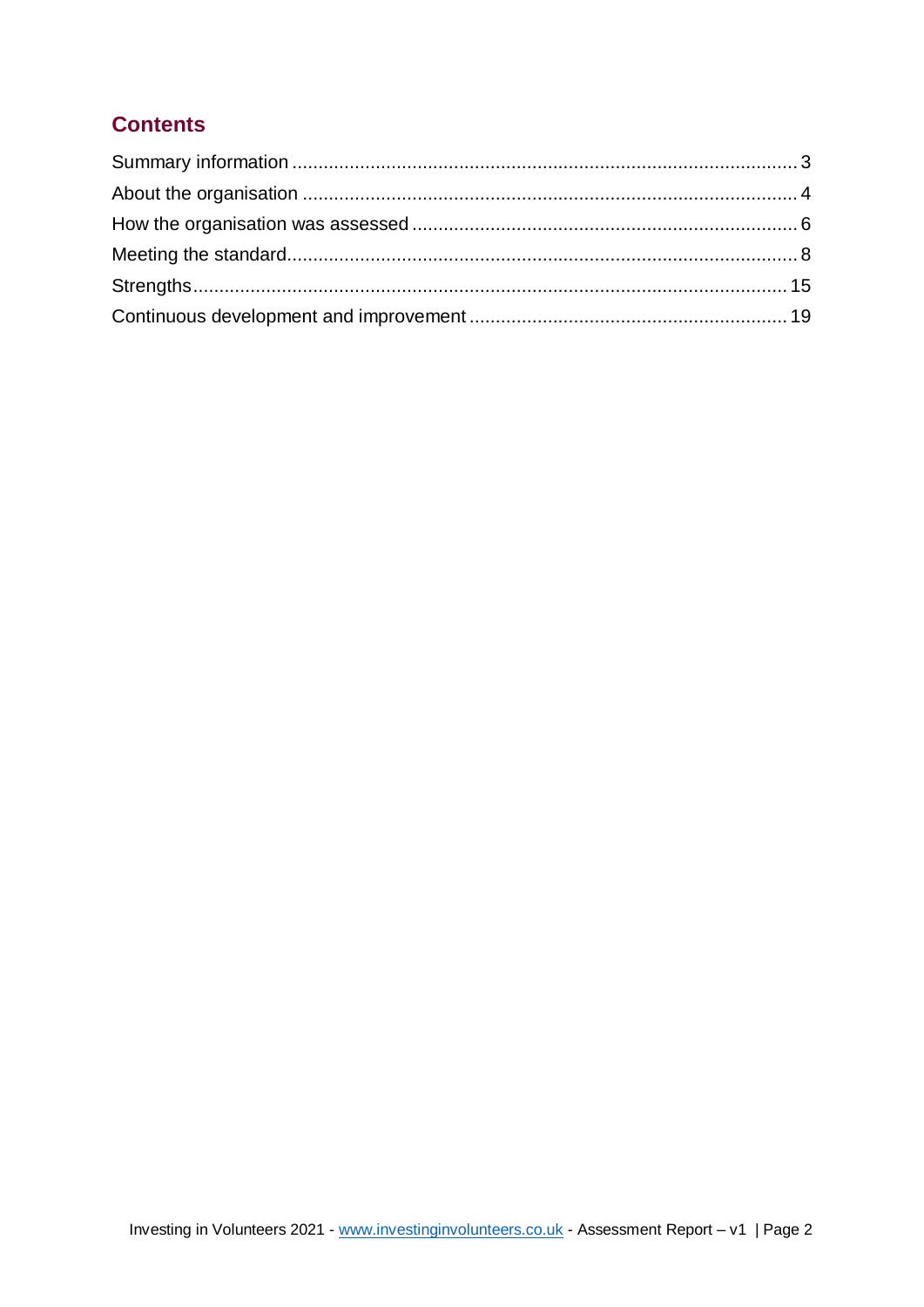# <span id="page-2-0"></span>**Summary information**

| liV host organisation     | <b>Volunteer Now</b>           |
|---------------------------|--------------------------------|
| <b>Assessment date(s)</b> | 26 <sup>th</sup> November 2021 |

| <b>Assessor</b>           | Jane Holdsworth |
|---------------------------|-----------------|
| Name of lead assessor     | Dane Gould      |
| 1st assessment/renewal    | 4th Renewal     |
| <b>Assessment outcome</b> | Met             |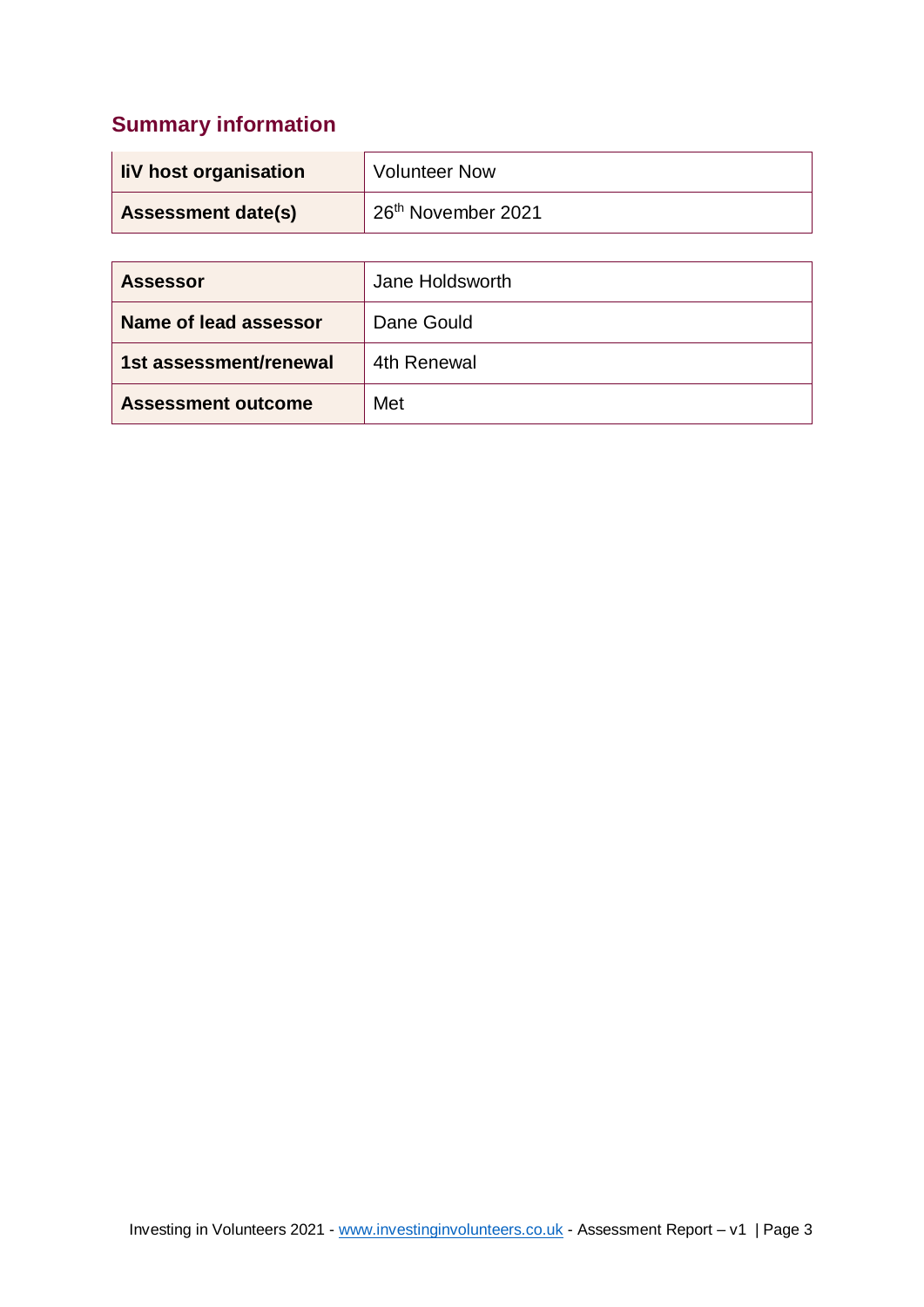## <span id="page-3-0"></span>**About the organisation**

The first elections for Police and Crime Commissioners were held in 2012 in 40 police force areas across England and Wales, following the Police Reform and Social Responsibility Act. Every force area is represented by a Police and Crime Commissioner (PCC) except Greater Manchester and London where PCC responsibilities lie with the mayor of those areas.

The role of the PCC is to represent the public and hold the police to account. The PCC ensures the policing needs of the areas are met as effectively as possible, bringing communities closer to the police and building confidence in the system. The PCC holds the Chief Constable to account, creates and updates a police and crime plan, sets the police force budget and engages with the public.

The current post holder, Rupert Matthews was elected as PCC for Leicester, Leicestershire and Rutland in May 2021.

It is a statutory requirement that PCCs are responsible for custody visiting arrangements in their area, in consultation with the Chief Constable. The Home Office has issued National Standards and a Code of Practice relating to the Independent Custody Visitors Scheme and each Commissioner operates the scheme according to local arrangements. The aim of the scheme is to provide independent and impartial oversight of the detention of people in police custody in Leicester and Leicestershire in three custody suites across the force area. All three suites are located within the city. Independent Custody Visitors (ICVs) are a team made up of volunteers from the local community who undertake visits in pairs to the Custody Suites. It is their responsibility to check on the conditions in which detainees are held, the detainees' health and well-being, and that they receive their rights and entitlements.

There are an additional two volunteer roles: Deputy Co-ordinator and Co-ordinator who take additional responsibility for the scheme such as drawing up rotas, chairing meetings, responding to the issues log, supporting ICVs and taking part in three yearly reviews. At the time of the assessment, both roles had recently become vacant.

The part time Volunteer Manager provides day to day management of the scheme and the recruitment and supervision of volunteers and their line manager, the Chief Executive Officer provides senior management of the ICV scheme. National practices are regularly reviewed and local policies and procedures adapted accordingly. Any changes made are discussed at regular volunteer meetings prior to implementation. The strategic direction of volunteering within OPCC is determined by the PCC and the Volunteer Manager provides an annual report to the Police and Crime Panel.

Since the last assessment all ICV visits are recorded electronically, using a handheld device which is available in each custody suite.

An Independent Custody Observers Pilot (ICOP) commenced in 2019, which involves volunteers coming into the office (Leicestershire Force Headquarters) and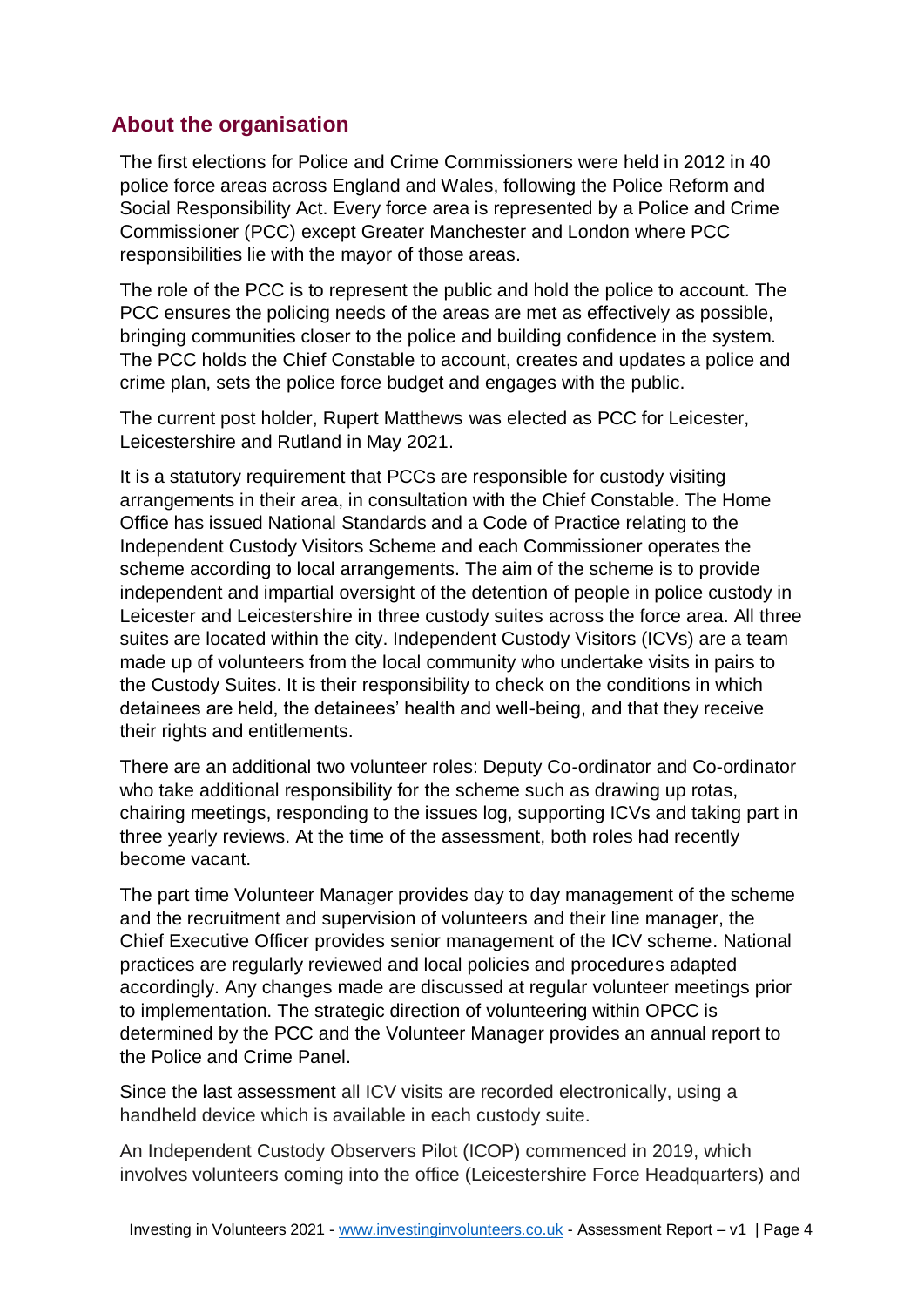scrutinising custody records of vulnerable detainees to obtain a fuller understanding of what is happening in custody suites which assists with identifying issues and trends, and ensuring that individuals are dealt with fairly and to a recognised and agreed standard whilst in custody.

Due to the Covid-19 pandemic, all volunteers were asked to complete a risk assessment which was reviewed by the Volunteer Manager to identify volunteers that were classified as clinically vulnerable. Following this, a number of custody visitors were identified as vulnerable and were shielding or had caring responsibilities and therefore unable to fulfil their volunteering role (temporarily on hold), 7 custody visitors continued visiting throughout the year. The Home Office granted custody visitors 'key worker' status and they were able to continue visiting custody suites during the national and local lockdown, which meant that volunteers continued to provide oversight of police custody suites and ensured the rights and entitlements of detainees were being met. The team of custody visitors continued to show commitment to the scheme and attended virtual team meetings, despite some being unable to visit custody suites. Visiting rotas returned to normal in July 2021.

<span id="page-4-0"></span>The OPCC has responded to the development point from the last IiV assessment by including a section on 'Support and Supervision' within the ICV handbook and Volunteer Policy.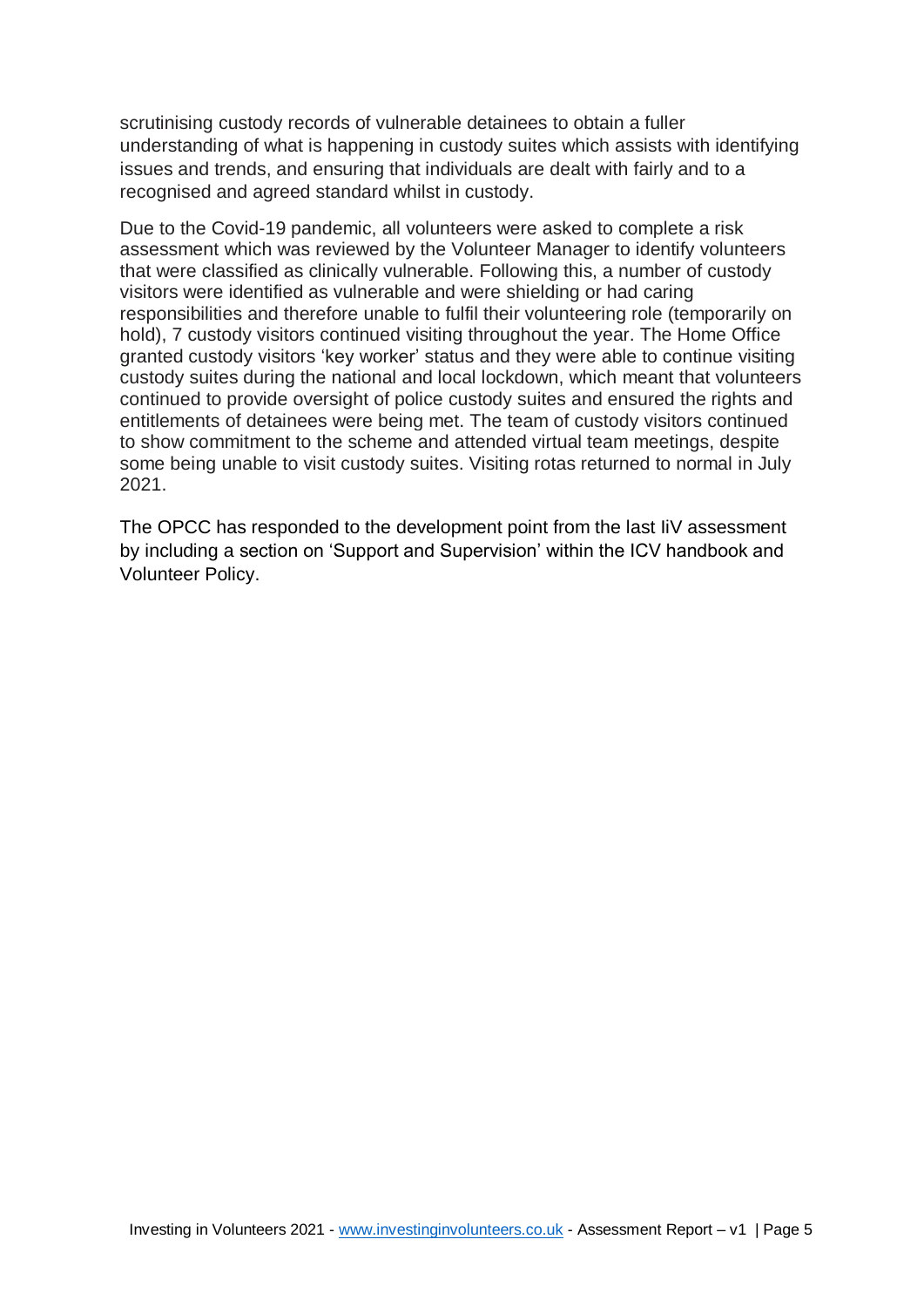#### **How the organisation was assessed**

The rationale was to interview a sample of volunteers who volunteer across the three custody suites and a volunteer who has been involved in the Independent Custody Observers Pilot. The assessor gave the IiV lead clear guidance on the breadth of the sample of volunteers to be chosen for the assessment interviews and this was achieved; substitutes were in place in case any volunteers were unable to attend.

Volunteers interviewed represented a range of ages, ethnic backgrounds, length of service and gender. In total, 11 volunteers were interviewed via Teams in two group of 4, and three people were interviewed individually.

The Volunteer Manager who was the IiV lead was interviewed. The interim CEO was interviewed as the Volunteer Manager's line manager with a senior management responsibility for volunteering. The PCC was interviewed for a strategic perspective on volunteering. The OPCC Compliance Manager was interviewed as a member of staff with no supervisory responsibility for volunteers.

| NUMBER OF SITES, BRANCHES, LOCATIONS: |  |
|---------------------------------------|--|
| NUMBER INCLUDED IN INTERVIEW SAMPLE:  |  |

| NUMBER OF VOLUNTEERS: | 20   |
|-----------------------|------|
| NUMBER INTERVIEWED:   | 11   |
| NUMBER AS % OF TOTAL: | .55% |

| NUMBER OF VOLUNTEER ROLES:                |      |
|-------------------------------------------|------|
| NUMBER OF ROLES SAMPLED BY INTERVIEW:   1 |      |
| NUMBER AS % OF TOTAL:                     | 100% |

| NUMBER OF STAFF:           | 51        |
|----------------------------|-----------|
| NUMBER INTERVIEWED:        |           |
| WERE TRUSTEES INTERVIEWED? | <b>NA</b> |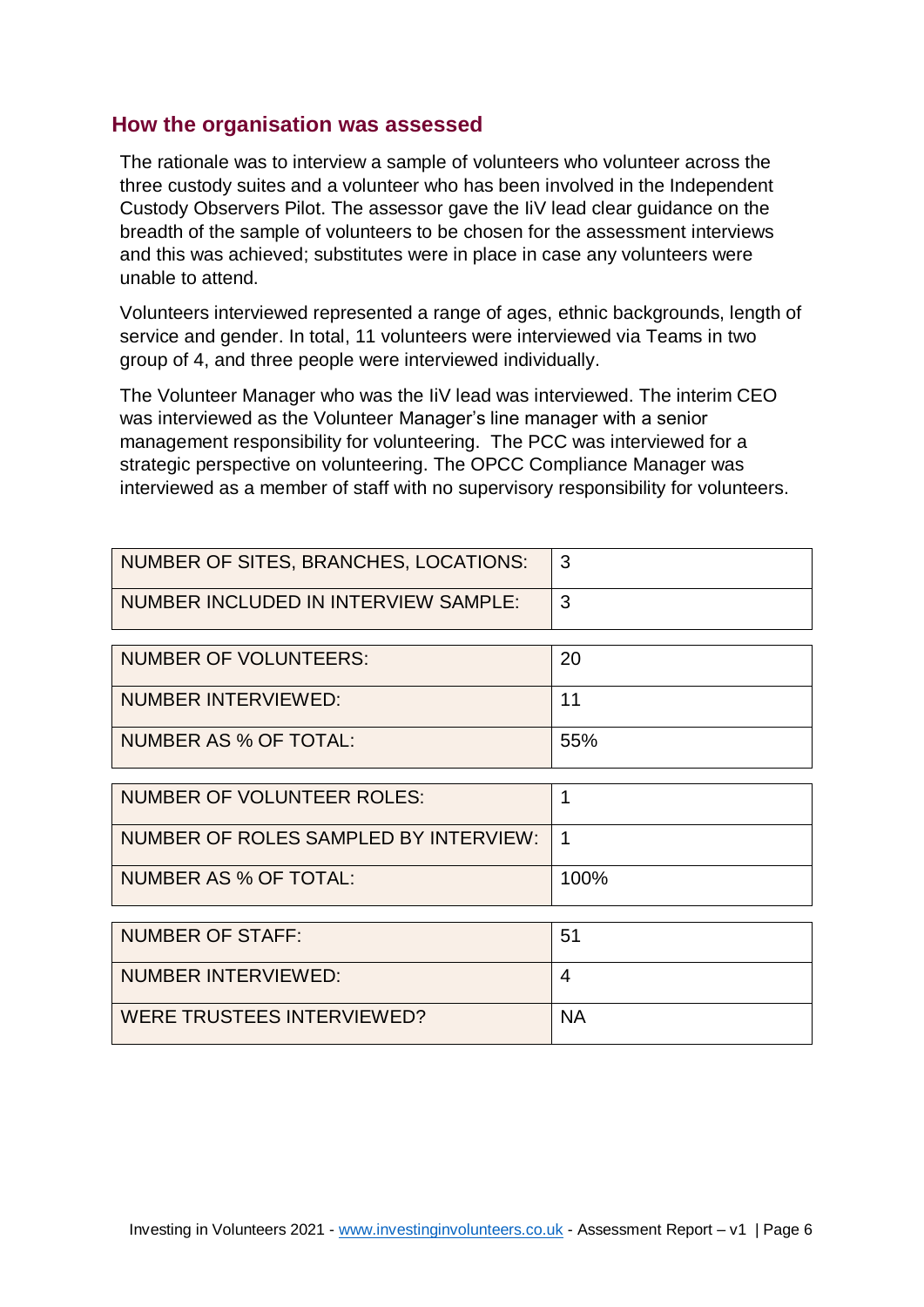#### WRITTEN EVIDENCE:

**Self-assessment:** Volunteer Policy, Independent Custody Visitor (ICV) Handbook, ICV newsletter

<span id="page-6-0"></span>**Additional information:** Minutes from Team meetings, Demographic monitoring information, Draft Police and Crime Commissioner Plan, ICV Annual Report presented to the Police and Crime Panel Review, ICV translations sheets, regulatory material from the Independent Custody Visitors Association and from the Home Office.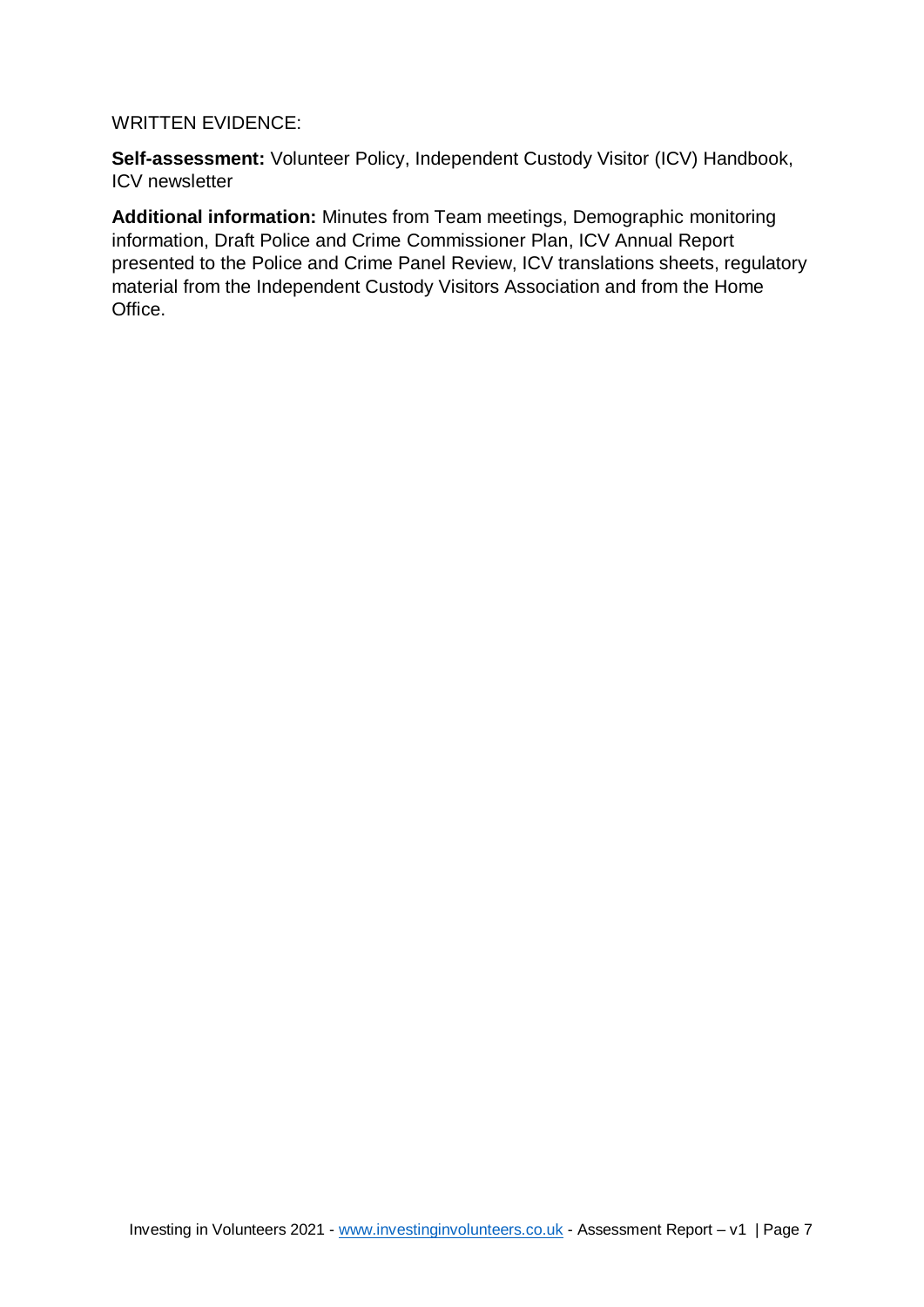# **Meeting the standard**

#### **Quality area 1: Vision for volunteering**

Volunteering is embedded within the overall vision, values, culture and aims of the organisation and its impact is recognised and communicated. Organisations understand why they involve volunteers

|                  | <b>Practice</b>                                                                                                                       | <b>Met</b> |
|------------------|---------------------------------------------------------------------------------------------------------------------------------------|------------|
| 1.1              | Volunteering is planned and reviewed in line with the organisation's vision,<br>strategy, and values                                  | Yes        |
| 1.2 <sub>1</sub> | Volunteering is valued as part of the culture of the organisation and the<br>benefits of volunteering are understood and communicated | Yes        |
| 1.3              | The impact of volunteering in contributing to organisation aims is understood<br>and communicated                                     | Yes        |
| 1.4              | Volunteer involvement is reflected in management, financial and resource<br>planning                                                  | Yes        |

Volunteering is embedded within the PCC's Police and Crime Plan and staff and volunteers are aware of the vital role the ICV Scheme plays in ensuring that detainees' rights are upheld whilst in custody. A volunteer described the level of detail that this involves "We pick up whether there are reading materials, appropriate foods, a copy of the Koran, prayer mats. We pick up on poor practice such as the cleaning of cells or whether the cells are too cold and blankets are needed".

Volunteers provide independent scrutiny for the custody process and are integral to the PCC's role in building respect between the public and the police. A system is in place to ensure all issues raised by volunteers are logged, resolved and actioned. The pilot programme adds another level of scrutiny in the identification of themes in relation to custody and is particularly focused on the experience of young people, detainees with mental health vulnerabilities and immigration detainees.

The PCC is held to account by the Police and Crime Panel and an annual report is provided by the Volunteer Manager detailing the performance of the ICV Scheme and the difference volunteers have made to the OPCC.

The Volunteer Manager highlights the importance of the ICV scheme to all new members of staff as part of induction and updates are provided at team meetings. Volunteers enjoy the level of responsibility of the role and the opportunity to make a difference and give back to the community. A volunteer said "You see the results of what you're doing, how the process is working – that clients' rights are ensured and they are kept safe…clients in custody are treated well". Students studying law found their volunteering experience particularly rewarding in helping them to understand the realities of the criminal justice system.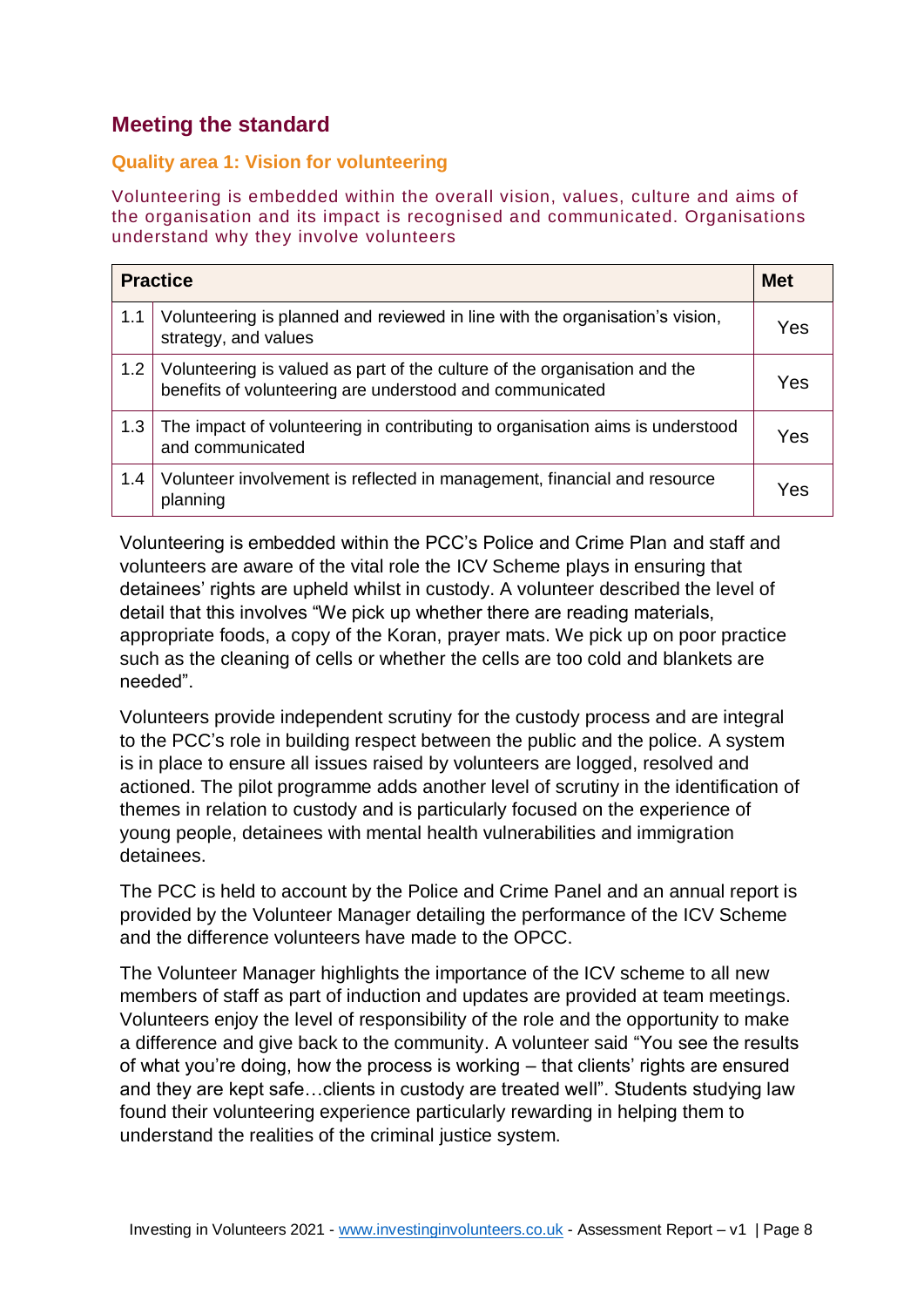Staff members are appreciative of the differing perspective volunteers bring to the organisation on how the volunteering scheme and the custody experience can be improved. For example, volunteers have provided feedback on how the custody suite can be a trauma informed environment fit for vulnerable detainees.

#### **Quality area 2. Planning for volunteers**

People, policies, and procedures have been put in place to ensure volunteering is well-managed

| <b>Practice</b> |                                                                                                                                                            | <b>Met</b> |
|-----------------|------------------------------------------------------------------------------------------------------------------------------------------------------------|------------|
| 2.1             | There are specific and proportionate systems and processes for volunteer<br>involvement that are regularly reviewed                                        | Yes        |
| 2.2             | Relevant people in the organisation are aware of systems and processes<br>relating to volunteering and why they are important                              | Yes        |
| 2.3             | There are designated people responsible for volunteers and volunteering<br>that have experiences, competencies and attributes for the role                 | Yes.       |
| 2.4             | Systems are in place to ensure the management of risk, safeguarding,<br>health and wellbeing and protection of volunteers, the organisation, and<br>others | Yes        |
| 2.5             | There are problem solving procedures to deal with issues raised by or<br>about volunteers                                                                  | Yes        |
| 2.6             | Records of volunteer involvement are maintained in line with data<br>protection                                                                            | Yes        |

All systems and processes in relation to the ICV Scheme are extremely clear and volunteers were extremely complimentary about this. Volunteers referred to the quality of the ICV handbook and its usefulness as a reference document.

The Volunteer Policy has been recently reviewed, to ensure that procedures are in place to welcome volunteers and ensure that volunteering is well managed.

Strong connections to the national ICV Scheme, conferences and events mean that knowledge is updated concerning good practice volunteer management at a national level. Close links with Leicestershire police representatives help to ensure that processes in place at the custody suites ensure a quality experience for volunteers when they are on site.

The safety and wellbeing of volunteers is paramount and all volunteers were aware of this, comments included, "There is protective equipment, rules in the custody suite and access to PPE. There's always a duty officer with us and others within call. We can set off an alarm. I have never felt unsafe. If anyone is dangerous, we don't go near them – we observe through a hatch", "Guidance on safety and wellbeing is very clearly shared" and "We are very well protected. If we are not comfortable – we are told that we don't put ourselves in that situation".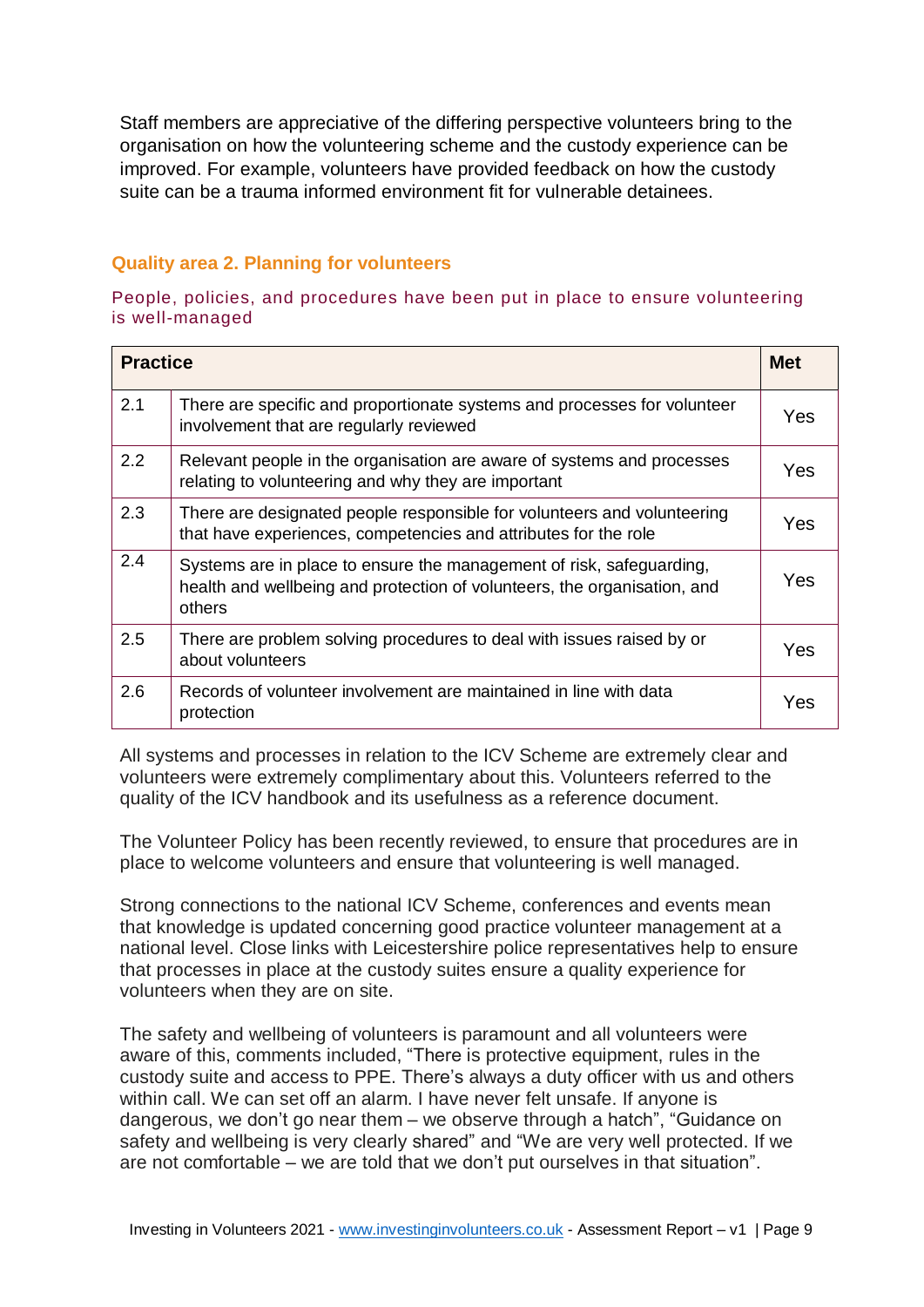#### **Quality area 3. Volunteer inclusion**

#### There is a positive approach to inclusion, equity and diversity and a proactive approach to making volunteering accessible

|     | <b>Practice</b>                                                                                                                                                                                          | <b>Met</b> |
|-----|----------------------------------------------------------------------------------------------------------------------------------------------------------------------------------------------------------|------------|
| 3.1 | The organisation is inclusive and managed in a way that encourages the<br>involvement of and is welcoming to a wide range of people                                                                      | Yes        |
| 3.2 | There is a proactive approach to increasing volunteer diversity, addressing<br>under-representation, and including targeted groups as part of the<br>organisation's inclusion, equity and diversity aims | Yes        |
| 3.3 | Information about volunteering opportunities is made as widely available as<br>possible using a range of methods and there is active engagement with a<br>diverse range of people                        | Yes        |
| 3.4 | Where possible there is a wide range of accessible opportunities that can be<br>adapted throughout the volunteer's journey                                                                               | Yes        |

The Leicestershire ICV Scheme has been recognised by the Independent Custody Visiting Association as a pioneering and leading expert in the area of diversity and inclusion. Careful attention is given to addressing barriers to volunteering and under representation. For example, an Equality Impact Assessment was completed prior to the introduction of the ICV Custody App to ensure no particular group was disadvantaged. The diversity of the scheme is monitored on an ongoing basis and recruitment targeted around under-representation. The latest recruitment campaign focused on representation from young adults and those from an ethnically diverse background.

The PCC referred to one of the Sir Robert Peel principles 'The police are the public and that the public are the police' and said "In order to gain trust, volunteers need to be reflective of the society that is being policed. They need to understand what's going on for class, education, ethnicity and religion. It's a great tradition of policing".

All volunteers described the welcoming and inclusive culture of OPCC, for example, a young volunteer said "The initial point of contact was very welcoming – they never disregarded anything I had to say. When I attended a team meeting it was a diverse mix of people – age, gender and race".

Whilst there is one volunteer role within the Scheme, there are opportunities to progress into more senior roles, for individuals to adapt roles to their needs and an example was provided of how a process has been put in place to enable volunteers with mobility issues to undertake the ICV role safely.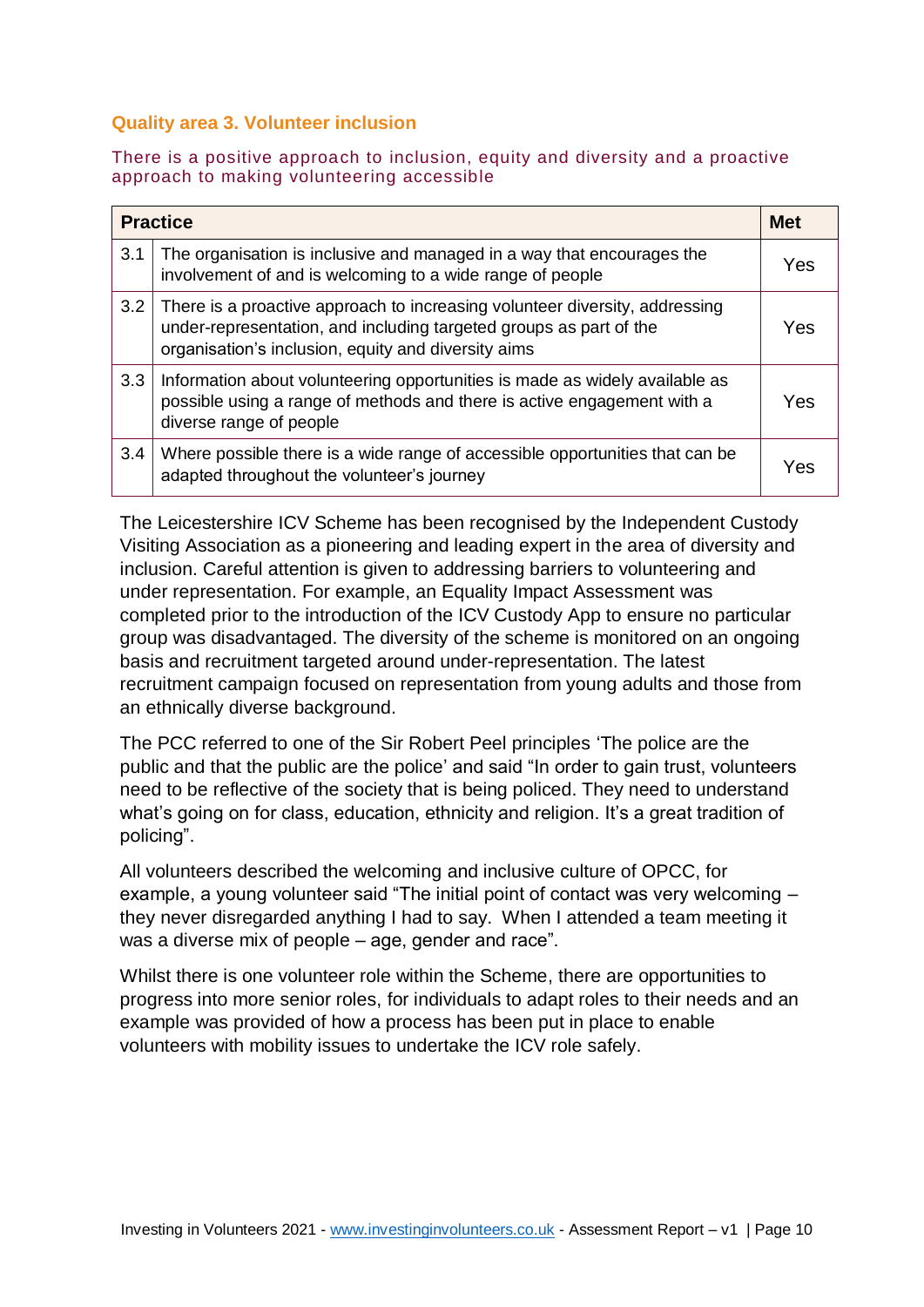#### **Quality area 4. Recruiting and welcoming volunteers**

#### It is easy for people to find out about opportunities, explore whether they are right for them, and get involved

|     | <b>Practice</b>                                                                                                                           | <b>Met</b> |
|-----|-------------------------------------------------------------------------------------------------------------------------------------------|------------|
| 4.1 | People are clear about the opportunities available and the process to become<br>involved                                                  | Yes        |
| 4.2 | Recruitment processes and checks are timely, fair, consistent, straightforward<br>and appropriate                                         | Yes        |
| 4.3 | Recruitment is a two-way process for volunteers to find out more and that<br>considers how individual and organisational needs can be met | Yes        |
| 4.4 | Volunteers are provided with any necessary information, introductions and<br>training for their role                                      | Yes        |

Volunteering opportunities at OPCC are widely publicised, and this includes a video on the website from the point of view of a volunteer to give a sense of the role. Volunteers were very positive about the quality of the information available to them online, which helped them decide whether the role was right for them before applying.

There is a clear recruitment and induction process in place which is consistently applied and is in line with national ICV guidelines. The written application and interview include ample opportunity for prospective volunteers to consider if the role is right for them. Volunteers play a key part in the recruitment process as interviewers on the recruitment panel.

All volunteers were very positive about their recruitment process and induction, shown through the following comments - "The recruitment process was quite smooth. I felt quite relaxed in the interview – I felt I could convey myself and I spoke about why I had chosen the role and what I would like to get out of it", "It was quite an intensive interview - more than I thought it would be. It made you realise it is a serious role. The 'Unconscious Bias' training was really interesting". and "Induction included loads of presentations and a tour of the custody suite which was particularly useful, having never been in that environment… Induction was very engaging and interesting and there was lots of time for questions and answers". New volunteers are offered and introduced to a volunteer buddy which was described by volunteers as being very beneficial.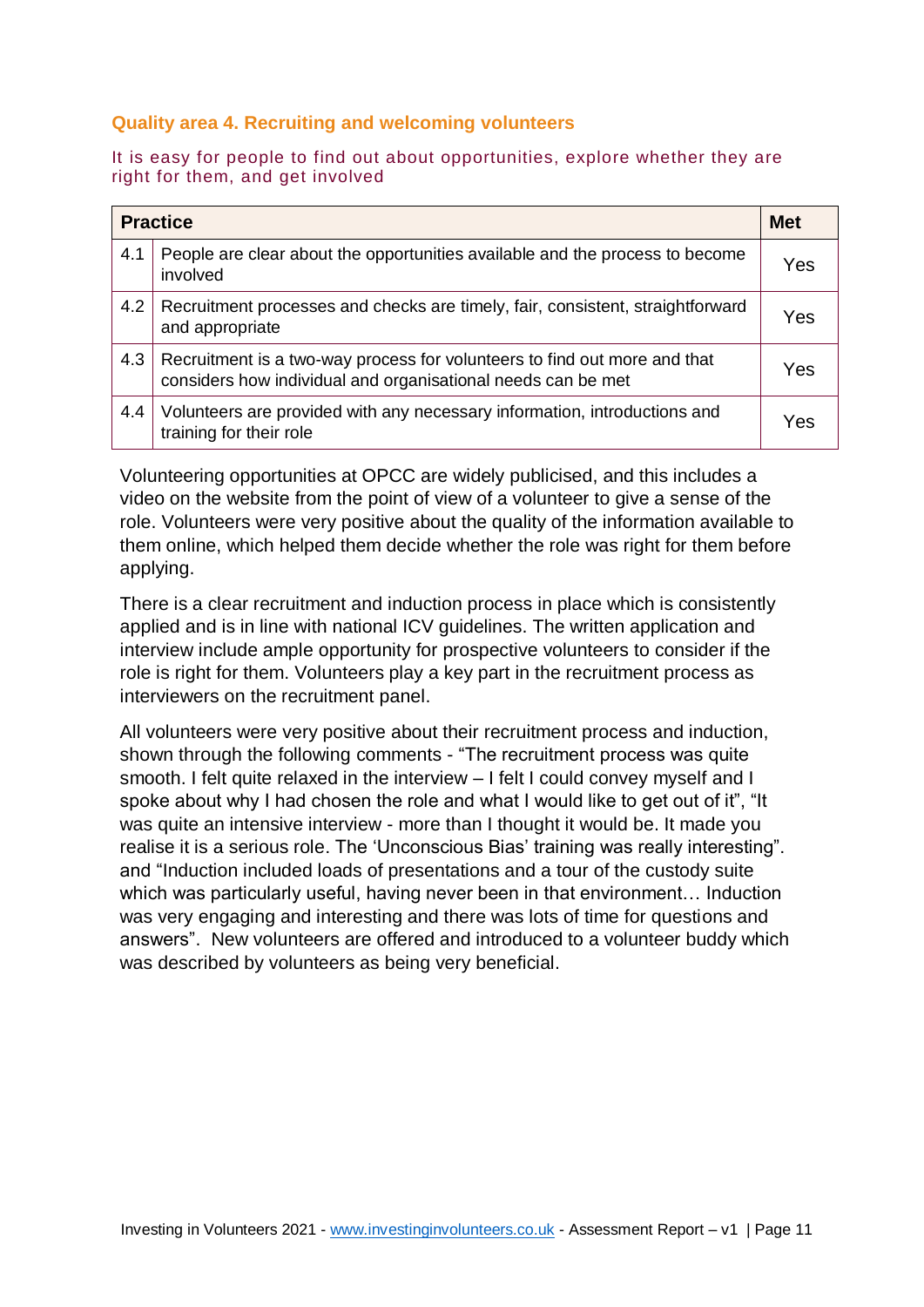#### **Quality area 5. Supporting volunteers**

#### Volunteers feel supported at all times, that they are a part of the organisation and that their contribution makes a difference

|     | <b>Practice</b>                                                                                                                                                                            | <b>Met</b> |
|-----|--------------------------------------------------------------------------------------------------------------------------------------------------------------------------------------------|------------|
| 5.1 | Volunteers feel appropriately supported in their role and able to discuss all<br>aspects of their volunteering                                                                             | Yes        |
| 5.2 | Volunteers and everyone in the organisation who comes into contact with<br>volunteers are clear about the scope of volunteer roles and what volunteers<br>can expect from the organisation | Yes        |
| 5.3 | Volunteers have the opportunity to discuss how they are doing                                                                                                                              | Yes        |
| 5.4 | Volunteers have opportunities to express their views and ideas and to be<br>involved in relevant decision making                                                                           | Yes        |
| 5.5 | Volunteers feel there is good communication between themselves and the<br>organisation                                                                                                     | Yes        |
| 5.6 | There are systems for volunteers to have a positive and managed exit                                                                                                                       | Yes        |

Volunteers rate the support they receive from OPCC as exceptional because all queries are responded to in a timely manner and the organisation is very accommodating in relation to their needs. Comments included "There hasn't been one occasion when I have reached out for guidance or information and it hasn't been provided. It's a very supportive organisation", "They are very approachable around feedback" and "You feel you have all the back- up you need". Volunteers and staff members also described the importance of volunteer wellbeing, the opportunity to offload when encountering stressful situations and the ability of volunteers to access counselling as part of the Scheme. Formal support, ongoing support and peer support are all available.

The wellbeing of volunteers is supported through careful consideration of training and advice on boundaries. For example, specialist focused training is provided on steering or ending conversations with detainees where necessary.

Volunteers agreed that they receive feedback about how they are doing and appreciate how they can raise issues at team meetings. Volunteers said "There is a section in the team meeting for anything you want to raise. They listen to everything and respond to anything that needs changing. Extra effort to support us was provided during lockdown" and "It's easy to raise issues and get a response".

Volunteers provided examples of how they had made a difference in the custody suites by raising issues such as the rights if detainees. Volunteers described how they have been involved in a working group to help introduce the new ICV Custody App.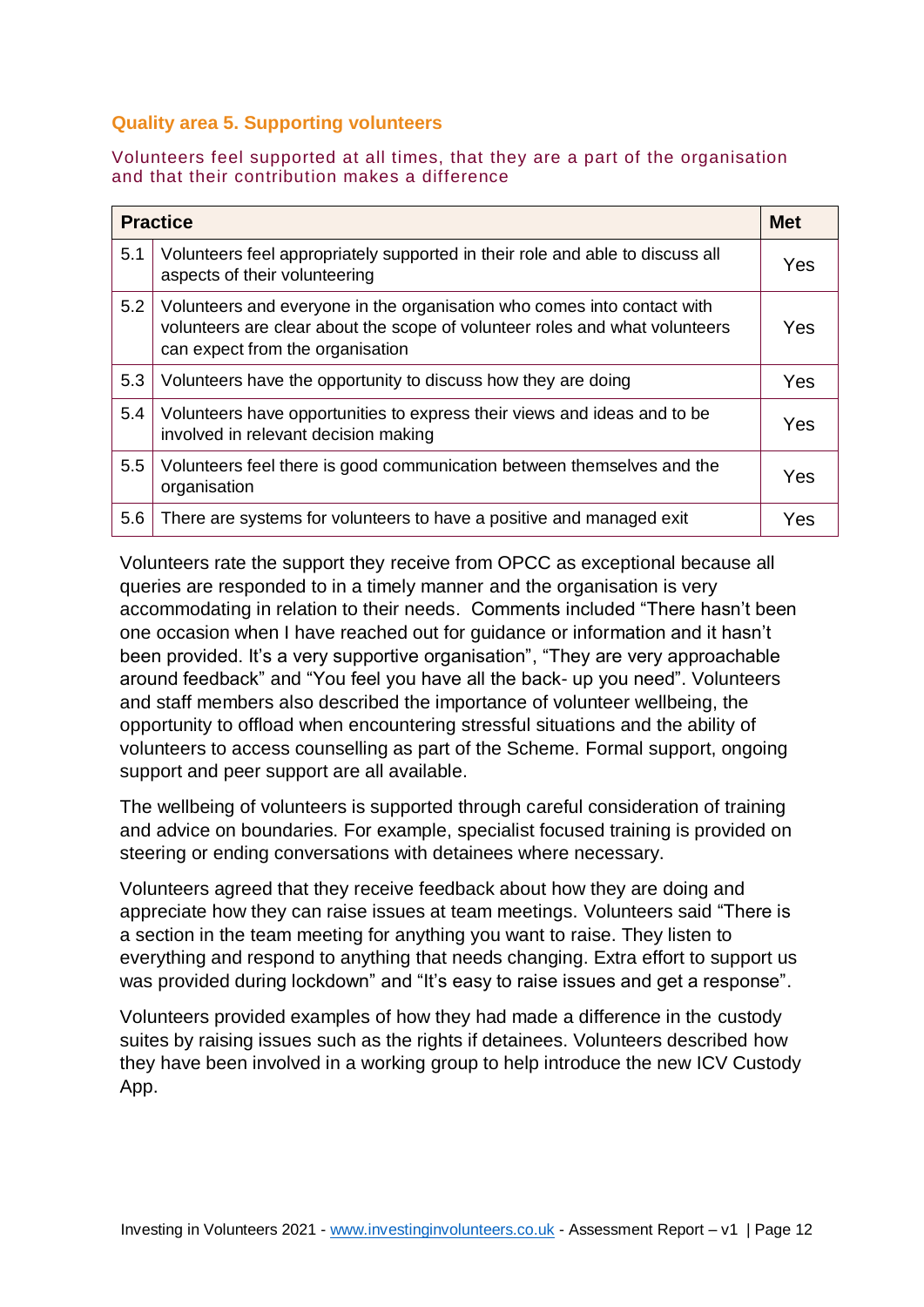#### **Quality area 6: Valuing and developing volunteers**

Volunteers are valued and there are opportunities for volunteers to develop and grow through their experience

| <b>Practice</b> |                                                                                                                                  | <b>Met</b> |
|-----------------|----------------------------------------------------------------------------------------------------------------------------------|------------|
| 6.1             | Volunteers feel their contribution is meaningful and rewarding                                                                   | Yes        |
| 6.2             | Volunteers feel valued by and a part of the organisation                                                                         | Yes        |
| 6.3             | The experiences, attributes and competencies that volunteers bring are<br>recognised and they have opportunities to develop them | Yes        |
| 6.4             | Volunteers have the opportunity for connecting with and learning from other<br>volunteers where appropriate                      | Yes        |
| 6.5             | Volunteers' future aspirations are supported where appropriate                                                                   | Yes        |

Volunteers feel that their contribution is meaningful, they enjoy their role and feel valued. Volunteers said "We get a Christmas meal, personalised cards, certificates, and feedback comments – it's very good" and "The Christmas thank you event is pulled off to a really top standard. It's a great way of being appreciated. There are awards for the time you have put in. We are also recognised during Volunteers Week through a certificate and thank you. They do go the extra mile". Other volunteers described the office as a very welcoming environment, where the PCC is eager to share a cup of tea and cake with volunteers and increase his understanding of the Scheme.

Volunteers feel part of the whole organisation and a closely connected ICV team. Volunteers describe the peer learning that takes place through team meetings and opportunities for development. One volunteer described this "There is a continuing investment in you as time goes by. We had mental health training…and we have linked with Derbyshire ICV for joint training...In the first three visits that you do, you are accompanied by an experienced visitor, so you learn a lot". There is the option for existing volunteers to become 'Buddies' and take on a friendly mentoring role to new starters.

Volunteers' aspirations are understood as part of the interview process and where possible, training is provided to help individuals enhance their skills and experience. Volunteers who are law students have used the experience to help with their future career aspirations. Other volunteers referred to increased learning about how custody works, diversity, human rights, communication skills, team building and community leadership.

Members of staff spoke about the importance of valuing volunteers formally and informally; the PCC said "You can't say thank you enough".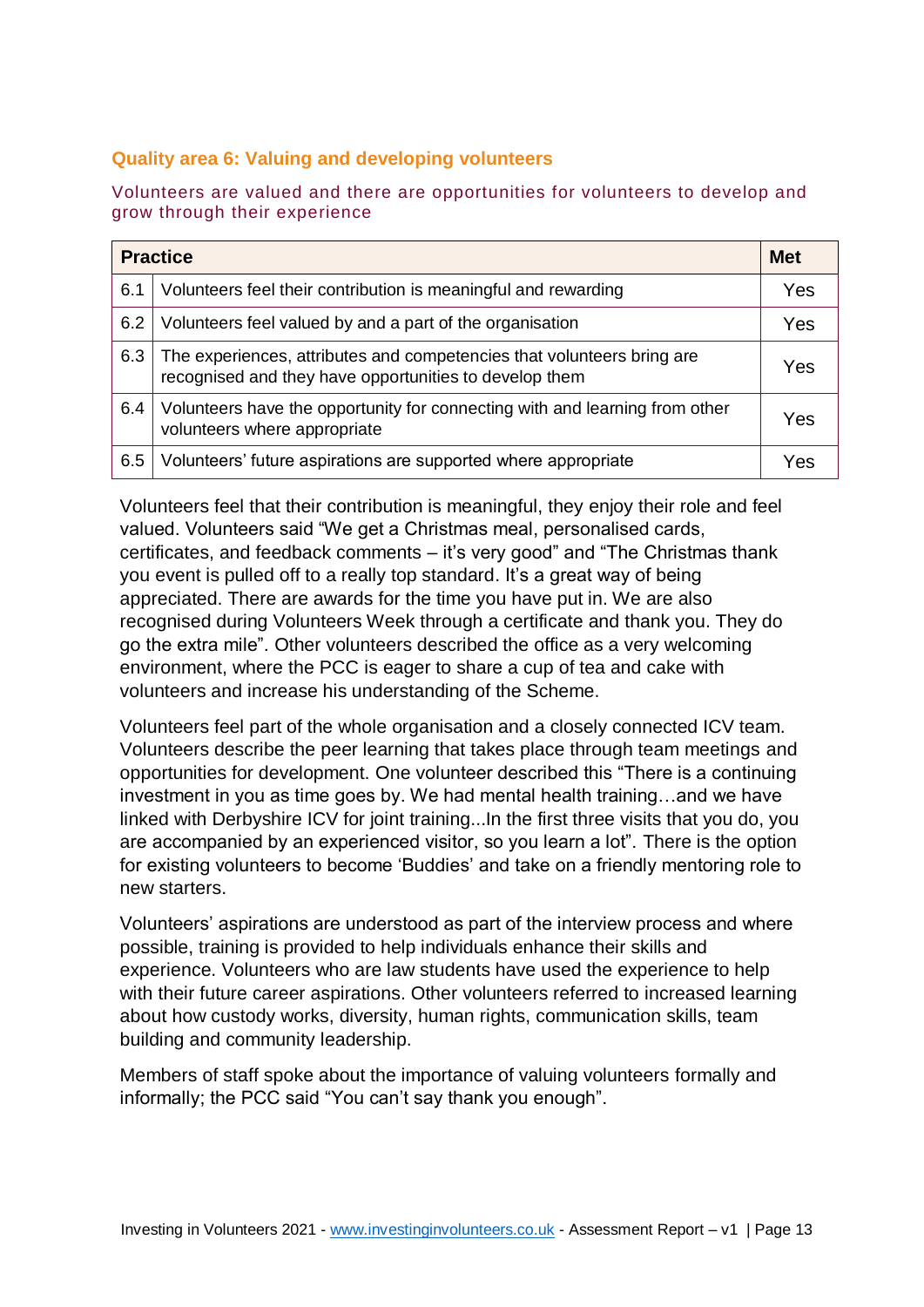#### **Future Plans**

Leicestershire OPCC have identified a number of volunteer-related development points for the future that span a number of IiV quality areas and include:

The Police and Crime Plan which includes the PCC's commitment to volunteering is currently in draft form and accessible on the OPCC website. This Plan will be finalised and communicated more widely to relevant stakeholders.

The new Communications team, who are currently being recruited, will also help enhance the promotion of the ICV Scheme and its impact on the community; the team will utilise social media to provide more regular updates on the ICV Scheme and its performance.

Planning is in progress for some office staff to volunteer their time with ex-offenders in partnership with the ex-offender's charter signed by OPCC which will be another way to promote the work of the OPCC.

Unfortunately, at the time of the IiV interviews the volunteer roles of 'Coordinator' and 'Deputy Coordinator' which offer individuals the opportunity for a higher level of responsibility, were both vacant. Promotion will take place to fill these roles.

Volunteers have recently become a key part of recruitment panels; this has been working well and will be continued.

Individuals have been involved in the OPCC independent custody observer's pilot which volunteers have found very satisfying. OPCC is awaiting the decision as to whether this volunteer role will be formalised within the ICV Code of practice as a permanent addition to the ICV role. If so, OPCC will be continuing with this role as it is one that would be welcomed by existing volunteers.

There are also plans to develop an independent visiting scheme to start from April 2022 for the dog section; this will be open to existing volunteers.

OPCC is committed to continuous improvement and the OPCC team has recently undertaken a facilitated session on 'Continuous Improvement'. The CEO and Volunteer Manager are keen to use some of the tools shared at the session to review volunteer management processes.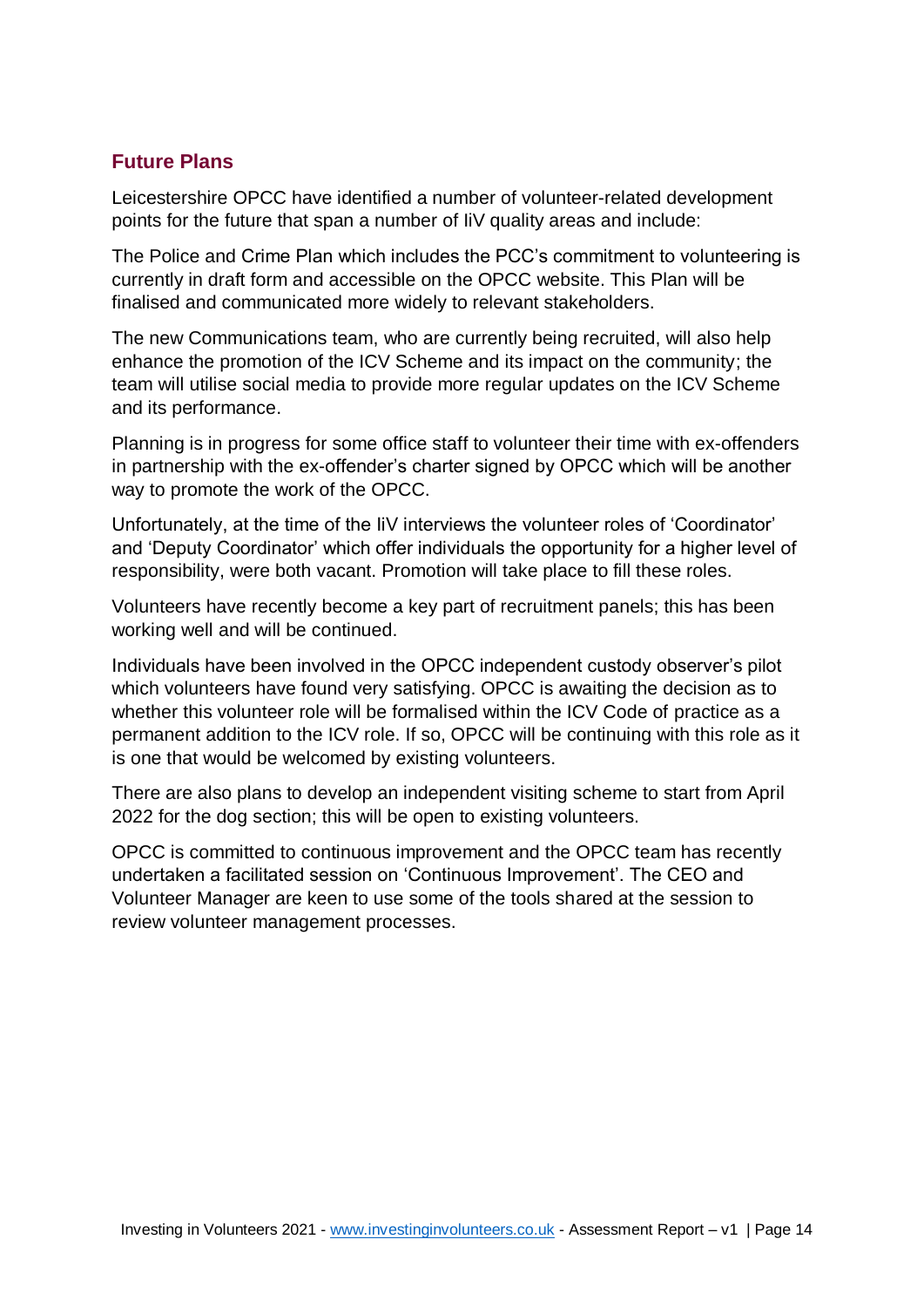# <span id="page-14-0"></span>**Strengths**

A number of strengths were identified during the assessment, these are detailed below. The numbers in brackets refer to the quality area and specific practice of the Investing in Volunteers standard.

• It is evident that volunteering is valued as part of the culture of the organisation, and the purpose of volunteers, as part of the ICV Scheme is very clearly understood. Volunteers are considered to be an integral part of the organisation's team. As one staff member said "Volunteers provide a lot of support and independence. They are valued members of the team…There have been ICV volunteers for a very long time – their comments are valued, taken on board and actioned and they enhance the service". A volunteer said "We are linked to the office by the Volunteer Manager – we are part of an inclusive family". Volunteers also referred to the importance of the relationship between OPCC and the custody suite staff which has led to a level of respect for volunteers and their role. As one volunteer said "Over the last four years the custody suites have become fully informed about our role. It's a lot easier as they now know who we are. That's a really important factor. It would be a deterrent otherwise. You don't want to go into a situation when you feel unwelcome".

Issues that are raised by volunteers during their visits to the custody suites are logged and actioned, and any concerns raised at team meetings, which are attended by the Force Custody Inspector. The Annual report to the Police and Crime Panel highlights the role and performance of volunteers and provides data relating to the number of visits, number of detainees visited and the requests and issues raised by detainees.

Another way in which OPCC shows how it values its volunteers is through an extensive training programme.

(**Vision for Volunteering** 1.2,1.4)

• One of the elements that was articulated most strongly by volunteers was how efficiently and effectively the volunteering programme is run – this relates to policies, procedures, recruitment, induction, training and the day to day running of rotas and the feedback loop from custody visits.

Volunteers were complimentary about the organisation of the volunteering programme and comments included – "Whenever you have a question – they are on the other end of an email or phone call to guide us. Team meetings are exceptional. They are so efficient. You even get a reminder about your visits. The time and effort they give you is really appreciated. As a full- time employee, a visit can easily slip your mind", "The system works well. The way it is set up and what we are required to do" and "It is very well organised – the communications, the resource folder – it's amazing really".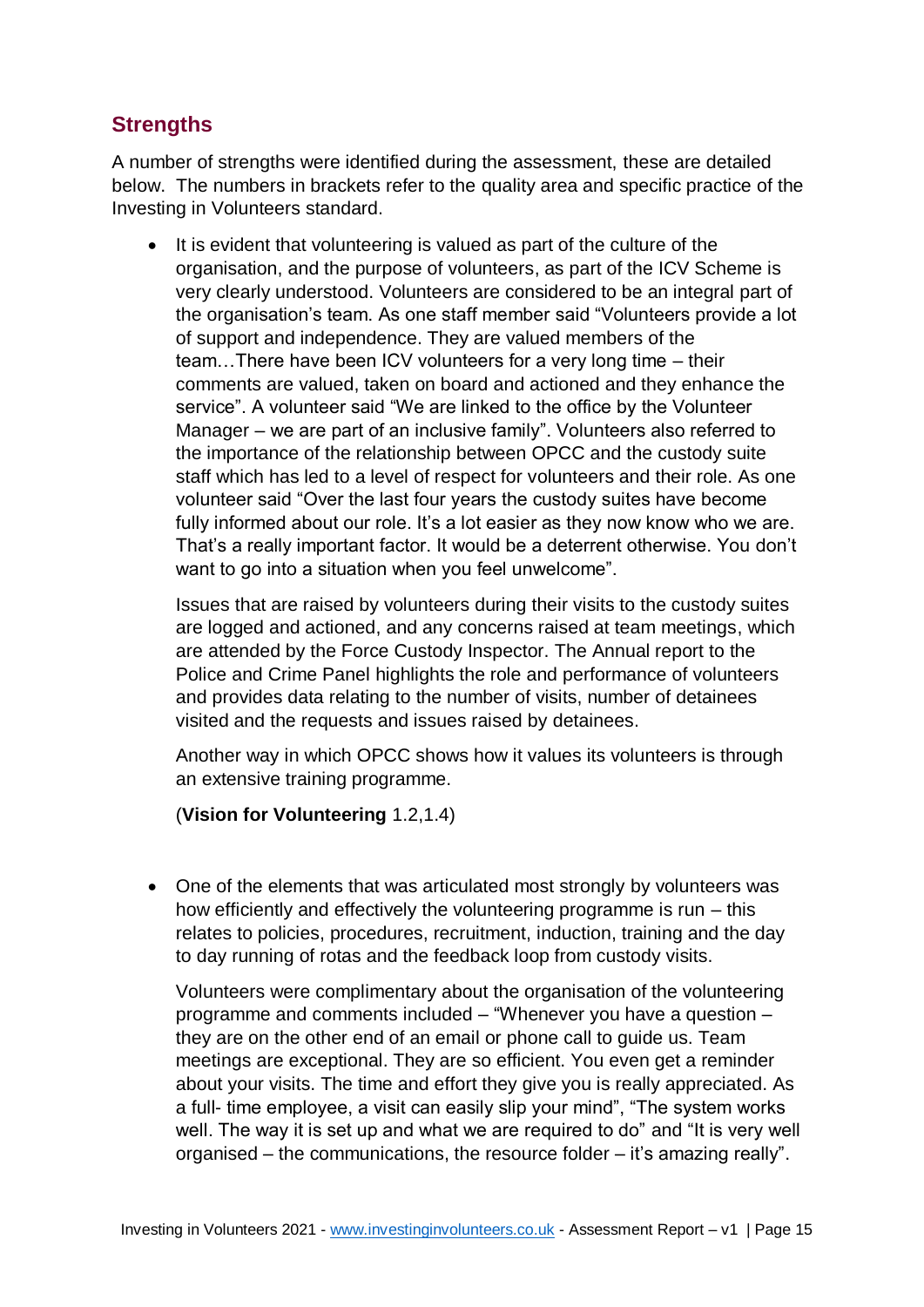The transfer from paper report forms to electronic reporting has enabled the Scheme to become more efficient in several ways. For example, once an ICV completes a visit and submits their report form, the Volunteer Manager and Force Custody Inspector receive a copy instantly via email, allowing them both to review the visit and action any issues almost immediately. Once reviewed, the Force Custody Inspector signs them off and the ICVs that attended the visit receive an update of any actions taken. Prior to the launch of electronic recording of custody visits, an ICV working group had been setup to ensure ICVs had an input with the design and process of the webform and it met their needs.

Volunteers also referred to the consideration taken when changes are introduced, for example, "All the changes made have been very positive. The use of the IPAD to record visits from making paper copes worked well. The way that it was introduced, to pair tech savvy and not tech savvy volunteers worked well – it was introduced well" and "Everything is very organised and structured. They are innovative in updating IT- moving with the future".

The same attention to detail is evident in risk assessment processes and training around the protection of volunteers' wellbeing. The potential risks around COVID for volunteers have been, and continue to be well managed. The organisation continued to engage with volunteers who were unable to visit custody suites during the pandemic, through virtual team meetings.

Staff and volunteers refer to the quality of the volunteer programme as an exemplar at a regional level, with the Volunteer Manager being the regional representative at the East Midlands Custody Operational Custody Leads Group.

**(Planning for volunteers** 2.1, 2.2, 2.3, 2.4)

• Attention to detail is also behind the organisation's success in building a diverse volunteer team and receiving accolades for doing so. The diversity of the volunteer team is monitored regularly against the categories of age, gender, disability, ethnicity, sexual orientation and religious belief to ensure those involved in the scheme are representative of the local community and positive action is taken for any areas of under representation. Equality Impact Assessments are undertaken prior to recruitment to ensure that is targeted. An Equality Impact Assessment was also completed prior to the introduction of the ICV Custody App to ensure no particular group was disadvantaged.

The organisation has built a welcoming and inclusive culture which volunteers commented on: "It's like a family – so welcoming and you know everybody. You get a sense of belonging", "It's very welcoming and you can say what you think" and "Everyone is from a diverse background - all ages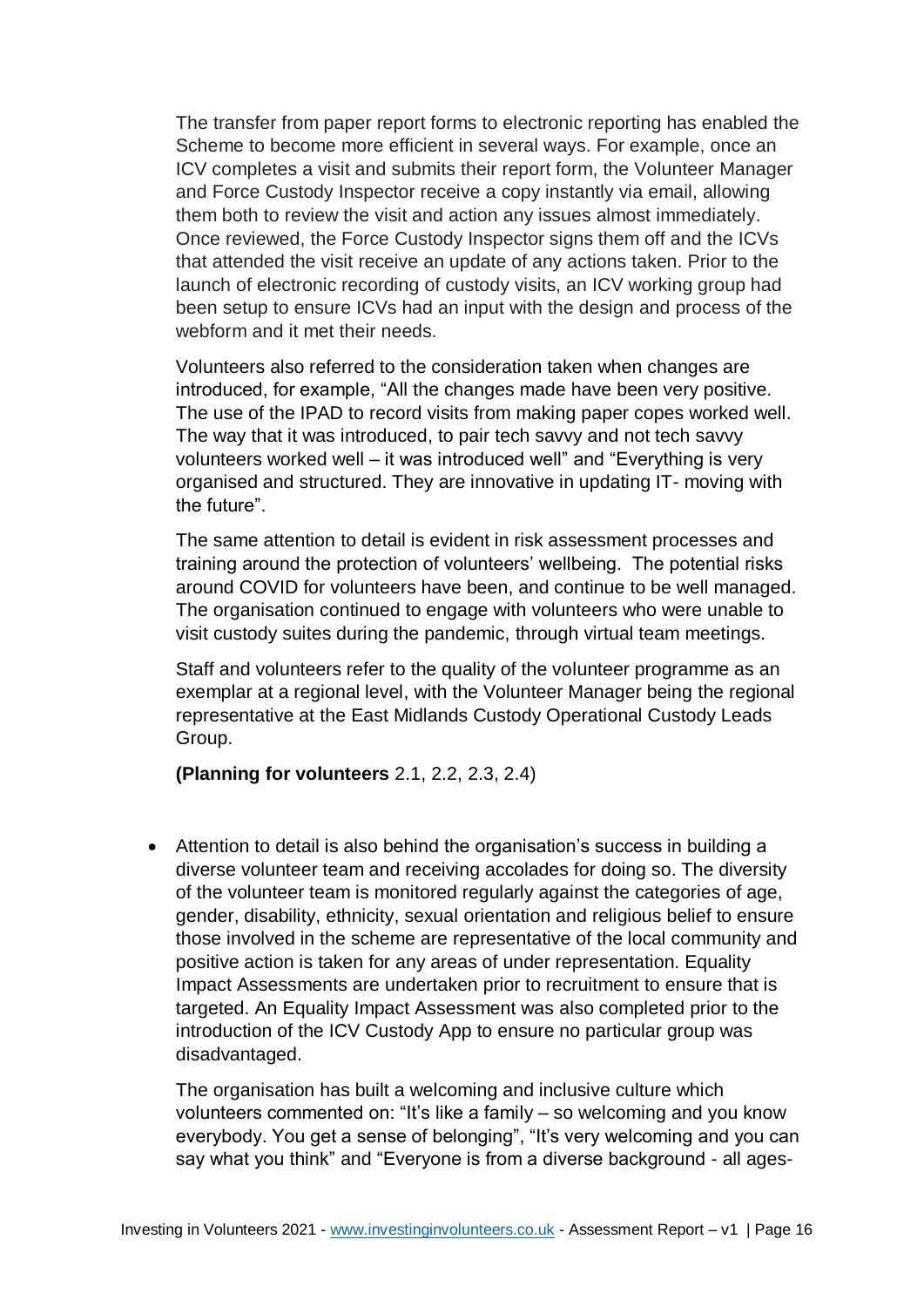all walks of life. There are doctors, barristers, social workers – it's open to everyone. That has motivated me to stay".

ICVs receive training on 'Equality and Diversity' and 'Unconscious Bias' as part of their induction, and are frequently sent links via the newsletter to bite size training sessions and distance learning on diversity and inclusion issues.

#### **(Volunteer Inclusion** 3.2, 3.3,)

• Supporting volunteers is another area where OPCC excels and volunteers wanted to share positive feedback about this aspect of the organisation, as well as the level of communication between OPCC and volunteers. As one volunteer said "The Volunteer Manager is nearly always available and very responsive. If she doesn't know the answer, she will come back with it at a later date. Other members of staff or the Volunteer Coordinator also pick up issues. Team meetings provide an additional confidence".

Team meetings are seen as an effective way to share learning across the organisation about volunteers' experiences within different custody suites, have access to the Custody Inspector and to receive feedback about the issues that have been raised. A volunteer commented "Anyone can raise their hands on an issue – we're learning from each other and from the Volunteer Manager. It's very structured and organised. – so that you can reflect. Meetings are very supportive and they keep you updated about changes".

Volunteers feel that they can make their views known through a number of mechanisms and have influence. An issues log is included in team meetings which enables volunteers to see the response to issues they have raised in the custody suite and how they have made a difference to the lives of people in custody. A 1:1 review meeting with volunteers, focuses on their experience within the role and their feedback on possible improvements or concerns they may have. When changes are made to the Scheme, volunteers are thoroughly consulted, such as the ICV led working group for the ICV Custody App. Volunteers have the opportunity to influence and discuss the policies and practices that govern the Scheme and examples were provided of this happening such as the procedure for introducing translation sheets.

All training sessions and events are followed up by evaluation forms asking for feedback and suggestions. It was also noted that the organisation is proactive in making use of the feedback from exit interviews for its annual reporting and to consider change.

Volunteers receive feedback on their own volunteering through 'observed visits' which take place at a 6 monthly review stage and identify potential training requirements.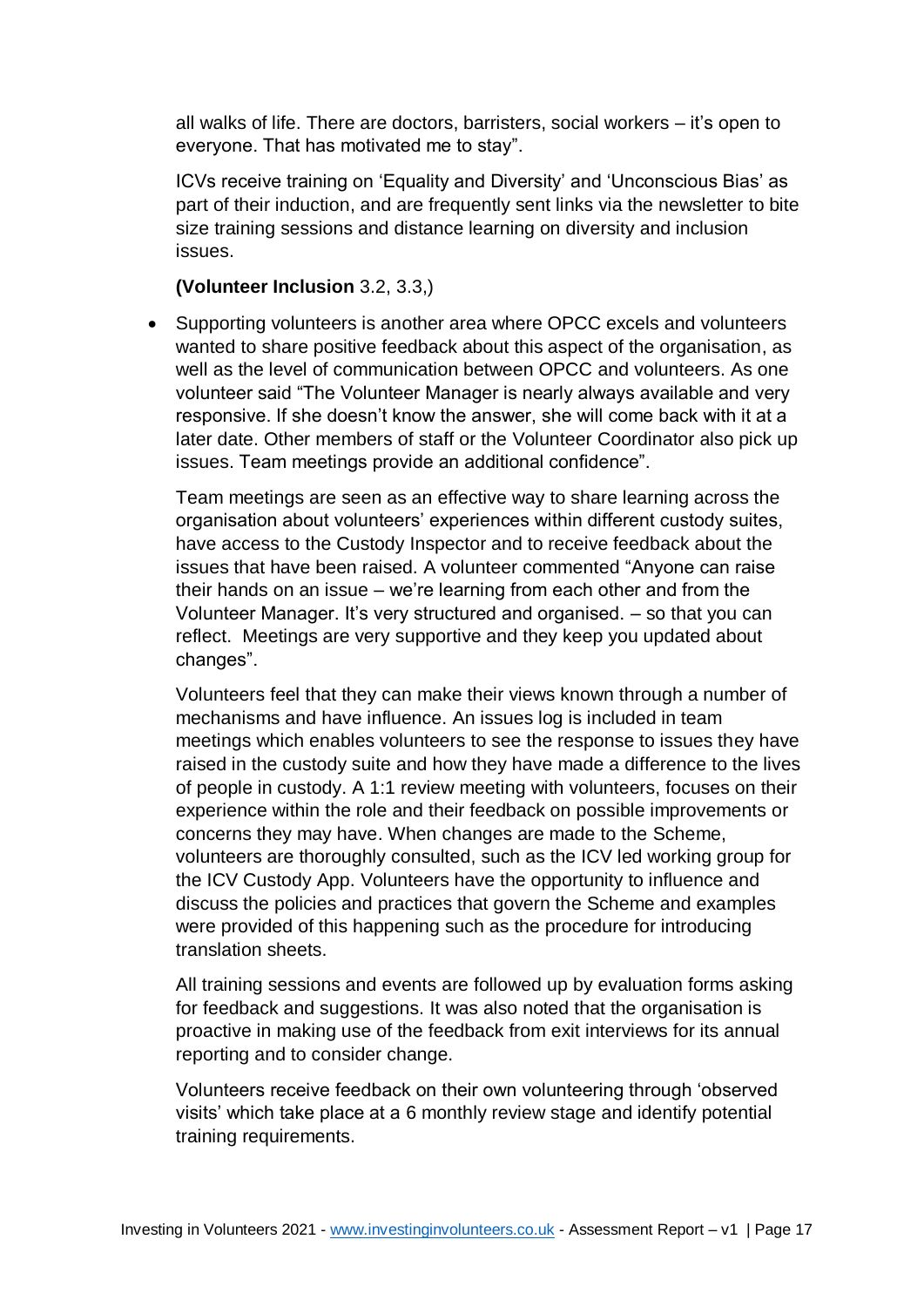#### **(Supporting volunteers** 5.1, 5.2, 5.3, 5.4, 5.5, 5.6)

• One of the other elements of the volunteering programme that is rated very highly by volunteers is the quality of the training that they are able to access, the peer support that is enabled through team meetings and the culture of continuous improvement. Volunteers commented – "The training is so good" and "Knowing that the issues we have raised have been picked up and actioned is the most rewarding aspect of the role. They are always reported back and we are kept in the loop which is most important. We know our eyes are beneficial to the system".

OPCC shows its commitment to increasing the skills and knowledge of its volunteers through a training strategy specific to volunteers, which includes a regular schedule of refresher training and the option of training on more specialist subjects such as the advanced use of custody records. Volunteers are able to compile a record of their knowledge and achievements through training certificates and can enjoy the development opportunities as new volunteer roles come into existence. The quality of the training on offer, opportunities for development and influence, motivate volunteers and lead to high levels of volunteer satisfaction.

**(Valuing and developing volunteers** 6.1, 6.2, 6.3, 6.4,)